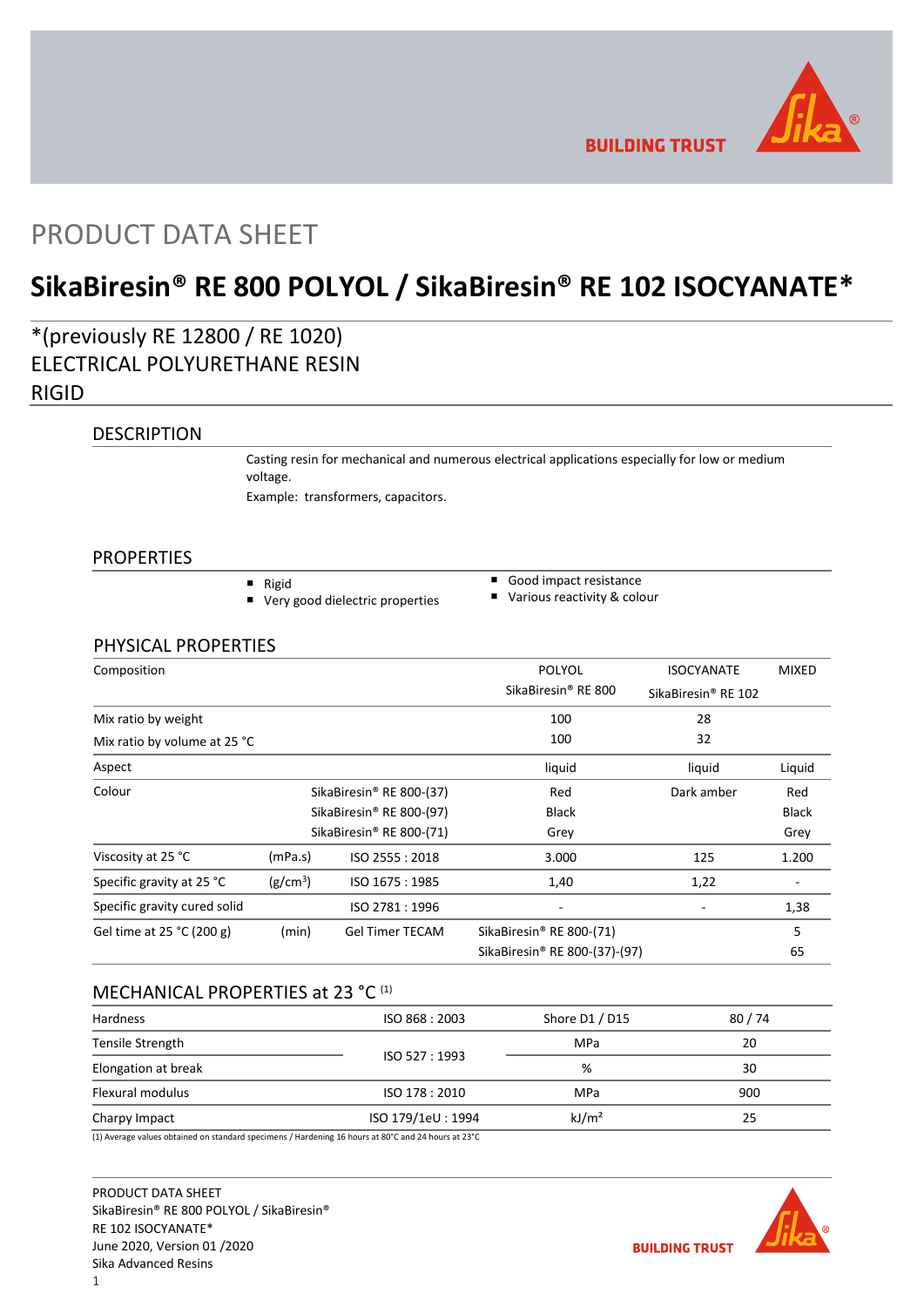### THERMAL AND SPECIFIC PROPERTIES (1)

| Working temperature                                                                         | -                        | °C                        | $-40$ to $+120$ |
|---------------------------------------------------------------------------------------------|--------------------------|---------------------------|-----------------|
| Thermal conductivity                                                                        | ISO 2582: 1978           | W/m.K                     | 0,35            |
| Glass transition temperature (Tg)                                                           | ISO 11359 : 1999         | °C                        | 45              |
| Coefficient of thermal expansion (CTE)<br>$[-25 \text{ to } +20]$ °C<br>$[+55$ to $+130$ °C | ISO 11359 : 1999         | $10^{-6}$ K <sup>-1</sup> | 70<br>170       |
| Water absorption $(23^{\circ}C - 24$ Hours)                                                 | ISO 62:1999              | %                         | 0,2             |
| Directive 2015/863/EU (ROHS) (2)                                                            | $\overline{\phantom{0}}$ | -                         | Conform         |

(1) Average values obtained on standard specimens / Hardening 16 hours at 80°C and 24 hours at 23°C.

(2) European directive on the restriction of the use of certain hazardous substances electrical and electronic equipment.

### DIELECTRIC AND INSULATING PROPERTIES at 23°C **(1)**

|              | 4,5                                                            |
|--------------|----------------------------------------------------------------|
| -            | 0.03                                                           |
| $\Omega$ .cm | 2.1015                                                         |
|              | CEI 60250 : 1969<br>CEI 60250 : 1969<br>CEI 60093 E2:1980<br>. |

(1) Average values obtained on standard specimens / Hardening 16 hours at 80°C and 24 hours at 23°C

### PROCESSING

- Before use ISOCYANATE SikaBiresin® RE 102 check carefully the absence of crystallisation or dimerization on each package
	- Solid particle presence
	- Cloudy liquid
- In case of crystallization or dimerization, the product must be placed in an oven at 60°C until complete decrystallization (16 hours maximum). Rehomogenize and return to room temperature. After shaking the product into the package, the product is not clear, DO NOT USE THE PRODUCT.
- Setting may be observed on the polyol. In that case, it is necessary to mix the POLYOL part until both colour and aspect become homogeneous. This is not harmful for the product quality.
- Both parts (POLYOL and ISOCYANATE) have to be mixed at a temperature higher than 18°C according to the mix ratio indicated on the technical datasheet. Before casting check that parts or moulds are free of any trace of moisture.

#### HANDLING PRECAUTIONS

Normal health and safety precautions should be observed when handling these products :

- Ensure good ventilation.
- Wear gloves, glasses and protective clothes.

For further information, please consult the Safety Data Sheets.

### STORAGE CONDITIONS

Storage at a temperature below 5°C can cause crystallisation and dimerization of the ISOCYANATE SikaBiresin® RE 102.

Shelf life is 12 months for the POLYOL and 12 months for ISOCYANATE in a dry place and in their original unopened containers at a temperature between 15 to 25°C. Any open can must be tightly closed under dry inert gas (dry air, nitrogen, etc…).

#### PACKAGING

Packaging information on request, please contact your local sales representative or find your local contact on [www.sikaadvancedresins.com](http://www.sikaadvancedresins.com/)

PRODUCT DATA SHEET SikaBiresin® RE 800 POLYOL / SikaBiresin® RE 102 ISOCYANATE\* June 2020, Version 01 /2020 Sika Advanced Resins

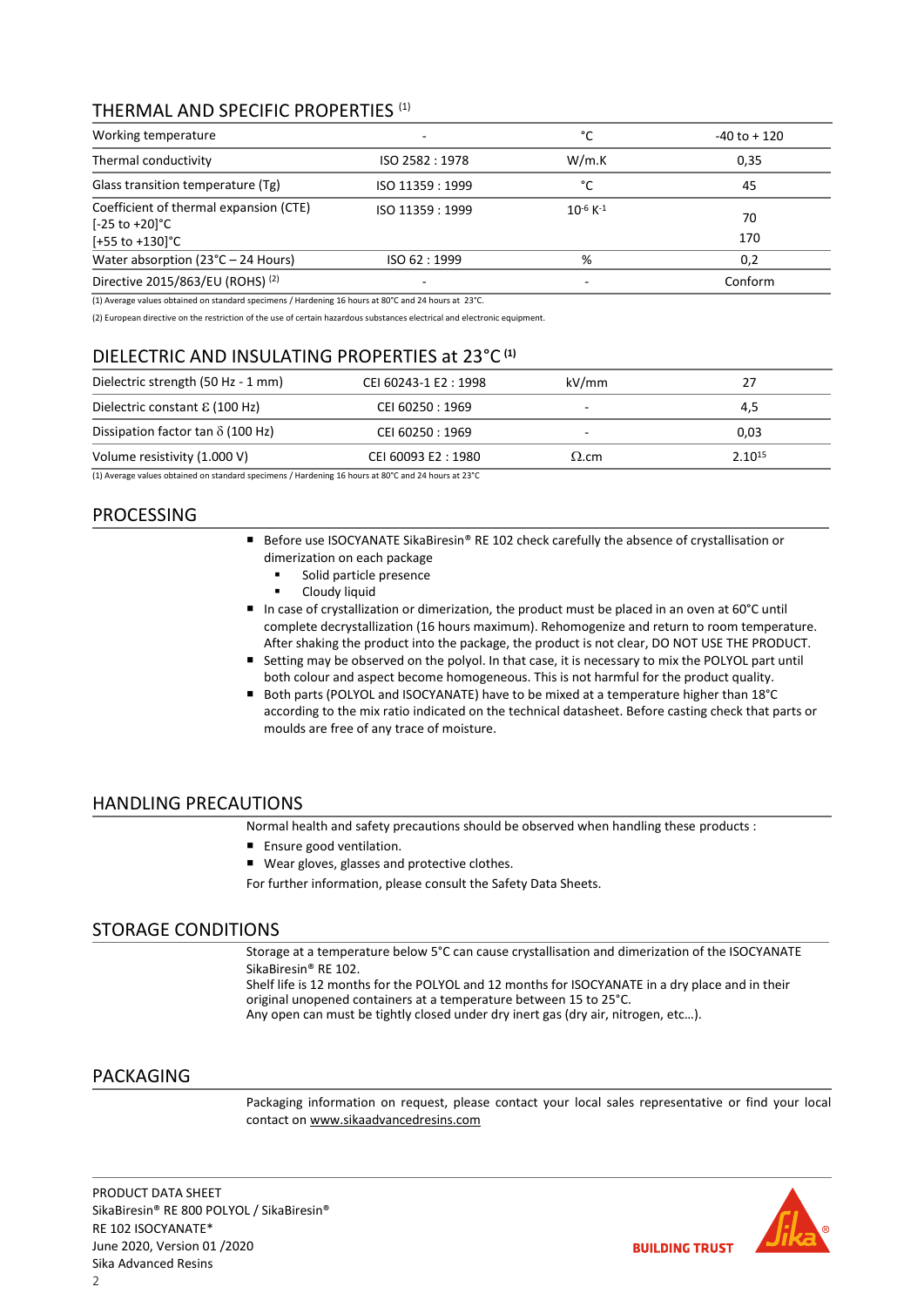### FURTHER INFORMATION

The information herein is offered for general guidance only. Advice on specific applications is available on request from the Technical Department of Sika Advanced Resins. Copies of the following publications are available on request: Safety Data Sheets.

### VALUE BASES

All technical data stated in this Product Data Sheet are based on laboratory tests. Actual measured data may vary due to circumstances beyond our control.

### HEALTH AND SAFETY INFORMATION

For information and advice regarding transportation, handling, storage and disposal of chemical products, users shall refer to the actual Safety Data Sheets containing physical, ecological, toxicological and other safety-related data.

### LEGAL NOTICE

The information, and, in particular, the recommendations relating to the application and end-use of Sika products, are given in good faith based on Sika's current knowledge and experience of the products when properly stored, handled and applied under normal conditions in accordance with Sika's recommendations. In practice, the differences in materials, substrates and actual site conditions are such that no warranty in respect of merchantability or of fitness for a particular purpose, nor any liability arising out of any legal relationship whatsoever, can be inferred either from this information, or from any written recommendations, or from any other advice offered. The user of the product must test the product's suitability for the intended application and purpose. Sika reserves the right to change the properties of its products. The proprietary rights of third parties must be observed. All orders are accepted subject to our current terms of sale and delivery. Users must always refer to the most recent issue of the local Product Data Sheet for the product concerned, copies of which will be supplied on request.